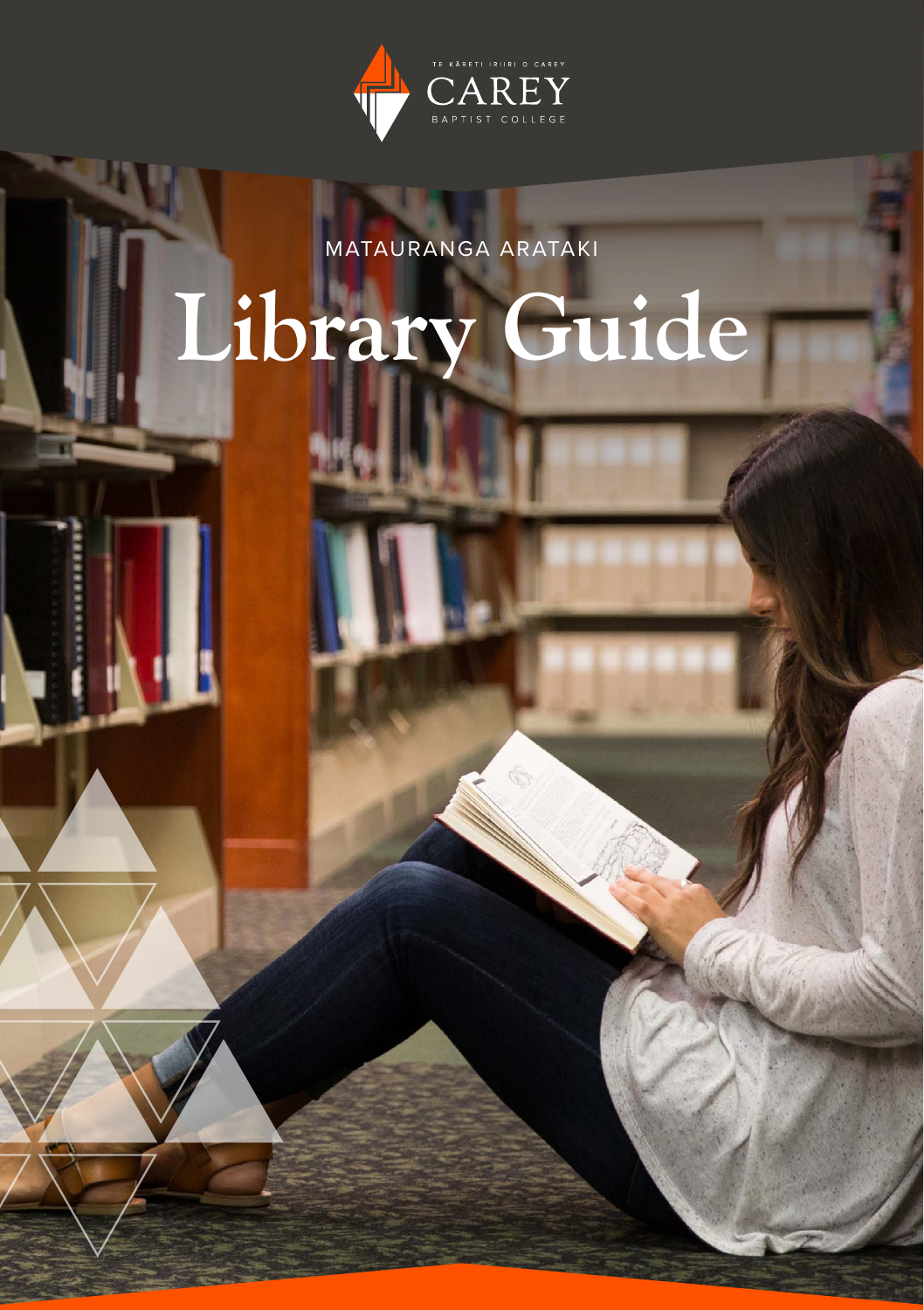

 $(\mathbb{B})$ ചെ

### Carey.ac.nz/library **Carey LIBRARY HOMEPAGE**

Typing in the URL above takes you to the Carey Library homepage as shown on the image on the right. There are two tab options on the library homepage, Library Catalogue and Tūhuratanga search.

#### **TŪHURATANGA SEARCH**

searches across the catalogue, journal databases and more. Search by keywords, or select from the drop down box to search by item title or author.



#### **LIBRARY CATALOGUE**

includes all items held in the Carey library. Enter search term(s) in the search box. This may be word(s) in the title, author, subject; any other keyword(s); or a combination of these.



### **TŪHURATANGA SEARCH RESULTS SCREEN**

After doing your search you can Refine Results (see options on the left of the search results screen):

|                                                          |          | New Search Mottenedia Home Publications                                                                              |                                                                                                                                                                                                                                             |                                                                                                                                                  |                                             | # Folder Preferences Language - AdvA Librarian 1980 | Update Mr. Account Switch Accounts       |
|----------------------------------------------------------|----------|----------------------------------------------------------------------------------------------------------------------|---------------------------------------------------------------------------------------------------------------------------------------------------------------------------------------------------------------------------------------------|--------------------------------------------------------------------------------------------------------------------------------------------------|---------------------------------------------|-----------------------------------------------------|------------------------------------------|
|                                                          |          |                                                                                                                      | Selecting Discovery Service for Carey Baptist College                                                                                                                                                                                       |                                                                                                                                                  |                                             |                                                     | Carey Boottet College                    |
|                                                          | Keyword  | 同<br>Search <b>D</b><br>. theology of the body                                                                       |                                                                                                                                                                                                                                             |                                                                                                                                                  |                                             |                                                     |                                          |
|                                                          |          |                                                                                                                      | Basic Search Advanced Search Search History .                                                                                                                                                                                               |                                                                                                                                                  |                                             |                                                     |                                          |
| <b>Refine Results</b>                                    |          | Relevance Page Options . Share .<br>Search Results: 1 - 12 of 149.041                                                |                                                                                                                                                                                                                                             |                                                                                                                                                  |                                             |                                                     | Folder has dams                          |
| Current Search                                           |          |                                                                                                                      |                                                                                                                                                                                                                                             |                                                                                                                                                  |                                             |                                                     | · The Sannon of Cost A<br>u              |
| Find all my search                                       |          |                                                                                                                      | 1. The War Against Covid-19 and Body Theology: A Relational Response.                                                                                                                                                                       |                                                                                                                                                  |                                             | $\overline{\omega}$ Ro                              | Go by Fedder Mass                        |
| terms:<br>theology of the body                           |          |                                                                                                                      | Br. McDrox Lauren Journal of Feninst Studes in Religion (Indiana Litvieraty Press) . FaldS21. Vol. 37 Issue 2, p103-118. 16g. Publisher: Indiana University Press . Database: Complementary Index                                           |                                                                                                                                                  |                                             |                                                     | Other Resources                          |
| Expanders                                                |          | ü                                                                                                                    |                                                                                                                                                                                                                                             | Subjects: COVID-19, IMADINATION, GESTURE: THEOLOGY, COVITION, (Psychology), COVID-19 pandemic, VISAL statements                                  |                                             |                                                     |                                          |
| <b>January African Tel:</b><br>full text of the articles |          | Academic<br><b>ANSWAR</b>                                                                                            |                                                                                                                                                                                                                                             | C View recent To HTM, Full Text To POT Full Text (D) Serve FOT to Cloud Export Zotero Members                                                    |                                             |                                                     | <b>BUE TERMASSIO</b>                     |
| Apply equivalent<br>subjects.                            | $\Box$   |                                                                                                                      | Notes: Ayson Clifford Library Carey Bacted College: Print boldcass ayallable: 5-10/1989-1994)                                                                                                                                               |                                                                                                                                                  |                                             |                                                     | theology of the body                     |
| Limiters                                                 |          |                                                                                                                      |                                                                                                                                                                                                                                             |                                                                                                                                                  |                                             |                                                     | New Zealand Libraries' Cz w              |
| Available in Library<br>Colection                        | $\Omega$ |                                                                                                                      |                                                                                                                                                                                                                                             | 2. Theology and the body : reflections on being fiesh and blood / edited by Stephen Garner.                                                      |                                             | $D$ for                                             | Search                                   |
|                                                          |          | By Gamer Stephen Robert Hindmarch SA ATF Theology 2011 xi 58 gages Language Lindetermined Database Library catalogue |                                                                                                                                                                                                                                             |                                                                                                                                                  |                                             |                                                     |                                          |
| Limit To:                                                |          | 践<br>SO.                                                                                                             |                                                                                                                                                                                                                                             | Babiecki Richichnology - Relatious Aspects - Christianity Theological anthropology - Christianity Human Bedly - Relations aspects - Christianity |                                             |                                                     |                                          |
| C Catalogue Dray                                         |          | ×                                                                                                                    | Retrieve Catalogue Item Export Zatero Mendeley                                                                                                                                                                                              |                                                                                                                                                  |                                             |                                                     | EIISCO ellocés                           |
| (1) Full Text                                            |          |                                                                                                                      | Location                                                                                                                                                                                                                                    | Call No.                                                                                                                                         | <b>Status</b>                               |                                                     |                                          |
| - Peer Reviewed<br>From:                                 |          |                                                                                                                      | LISENY / GENERAL                                                                                                                                                                                                                            | 233.5THE                                                                                                                                         | Available<br><b>Retrieve Catalogue Item</b> |                                                     |                                          |
| 1553<br>Publisher                                        | 2021     |                                                                                                                      |                                                                                                                                                                                                                                             |                                                                                                                                                  |                                             |                                                     |                                          |
| Oste                                                     |          |                                                                                                                      |                                                                                                                                                                                                                                             |                                                                                                                                                  |                                             |                                                     | African Chunch Aigthers -<br>Ancient an. |
|                                                          |          |                                                                                                                      |                                                                                                                                                                                                                                             | 1. Aquinas and the Theology of the Body: The Thomistic Foundation of John Paul II's Anthropology.                                                |                                             | 5.51                                                |                                          |
| <b>Show More</b><br>Collans sun                          |          |                                                                                                                      | Br. GUZIK 14CHAEL A. Polist Review, 2020, Vol. 65 hase 4, p87-05, 3p. Publisher, University of Blaces Press., Database: Supplemental index.<br>6<br>Subjects: ANTHROPOLOGY: THEBLOGY: THEOLOGICAL anthropopus; SEXUAL ethics: RAOE neations |                                                                                                                                                  |                                             |                                                     |                                          |
| Source Types                                             | $\tau$   |                                                                                                                      |                                                                                                                                                                                                                                             |                                                                                                                                                  |                                             |                                                     |                                          |
| z: At Results                                            |          | <b>Academic</b><br><b>Journal</b>                                                                                    | @ View record T. POF Full Text @ Save PDF to Cloud Export Zotero-Mendeley                                                                                                                                                                   |                                                                                                                                                  |                                             |                                                     |                                          |



#### To search for a particular Source Type, such as journal articles, select Academic Journals:

In order full text as ebook articles. prompte OpenAth

Show More

Ontions set

**Show More** 

Subject

Publisher

Publication



|                                                          | IX exhibits as a called<br>CAREY                                                                                          |
|----------------------------------------------------------|---------------------------------------------------------------------------------------------------------------------------|
|                                                          | Sign in with an OpenAthens account                                                                                        |
|                                                          | To login, please use your OpenAthens username and password. For assistance, please email: library@carey.ac.nz<br>Username |
| to access the                                            | <b>&amp;</b> Email address or username                                                                                    |
| of items such                                            | Password                                                                                                                  |
| <s +="" journal<="" td=""><td><b>A</b> Password</td></s> | <b>A</b> Password                                                                                                         |
| you will be<br>d to login via                            | Sign in                                                                                                                   |
| ens.                                                     | Problems signing in?                                                                                                      |
|                                                          |                                                                                                                           |

By using this site you agree to us setting cookies. Please see our privacy and cookie information Powered by  $\mathbb{Q}$  OpenAthens

From the library homepage you can also select the following useful functions:

#### **RENEW AND REQUEST BOOKS**

This will take you to the library catalogue page where you will first need to Login on top right of screen.



Login with your ID Number and Password:

**ID Number:** full barcode on your student ID/library borrowers' card

**Password:** last four digits of the ID Number

#### **TO RESERVE A LOANABLE ITEM:**

- 1. Login, search for the item, then select required item(s) from search results list by ticking box to the left of the title
- 2. Select 'Reserve' button **16** Reserve
- F 3. On the next screen, select 'Reserve' icon

#### **TO RENEW ITEMS ALREADY ON LOAN TO YOU:**

- 1. Login, select 'My Account'
- 2. Select 'Loans'
- 3. Select 'renew' button  $\left[ \bigcirc \right]$  to right of the listed item
- $\epsilon$ 4. or select 'Renew all loans'

When first enrolled, library users will receive an email enabling them to set up their OpenAthens login.

Ask the library staff if you need help with this.